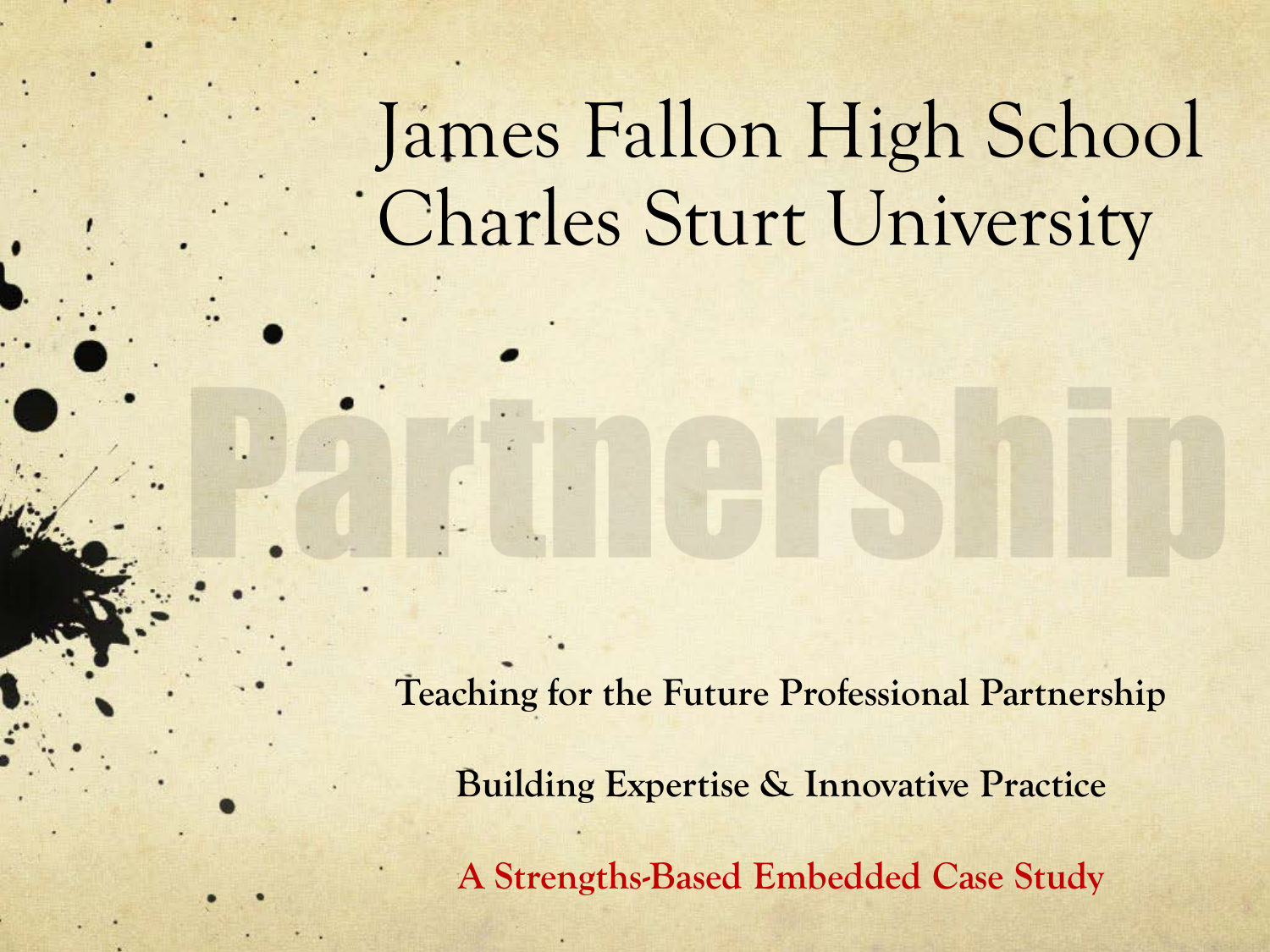## **Research Purpose & Questions**

**Research Purpose:**

**The project presents the opportunity to collaboratively research a new model of professional experience practice with school staff, pre-service teachers and teacher educators using a regional secondary school context.**

#### **Research Questions:**

**What are the understandings gained for multiple stakeholders from the implementation and evaluation of the JFHS PEX professional partnership project?**

**• How has the professional partnership been actualised in this project?**

**• Is innovative practice evidenced through the project's implementation?**

• Is there evidence of the **development of expertise for stakeholders?**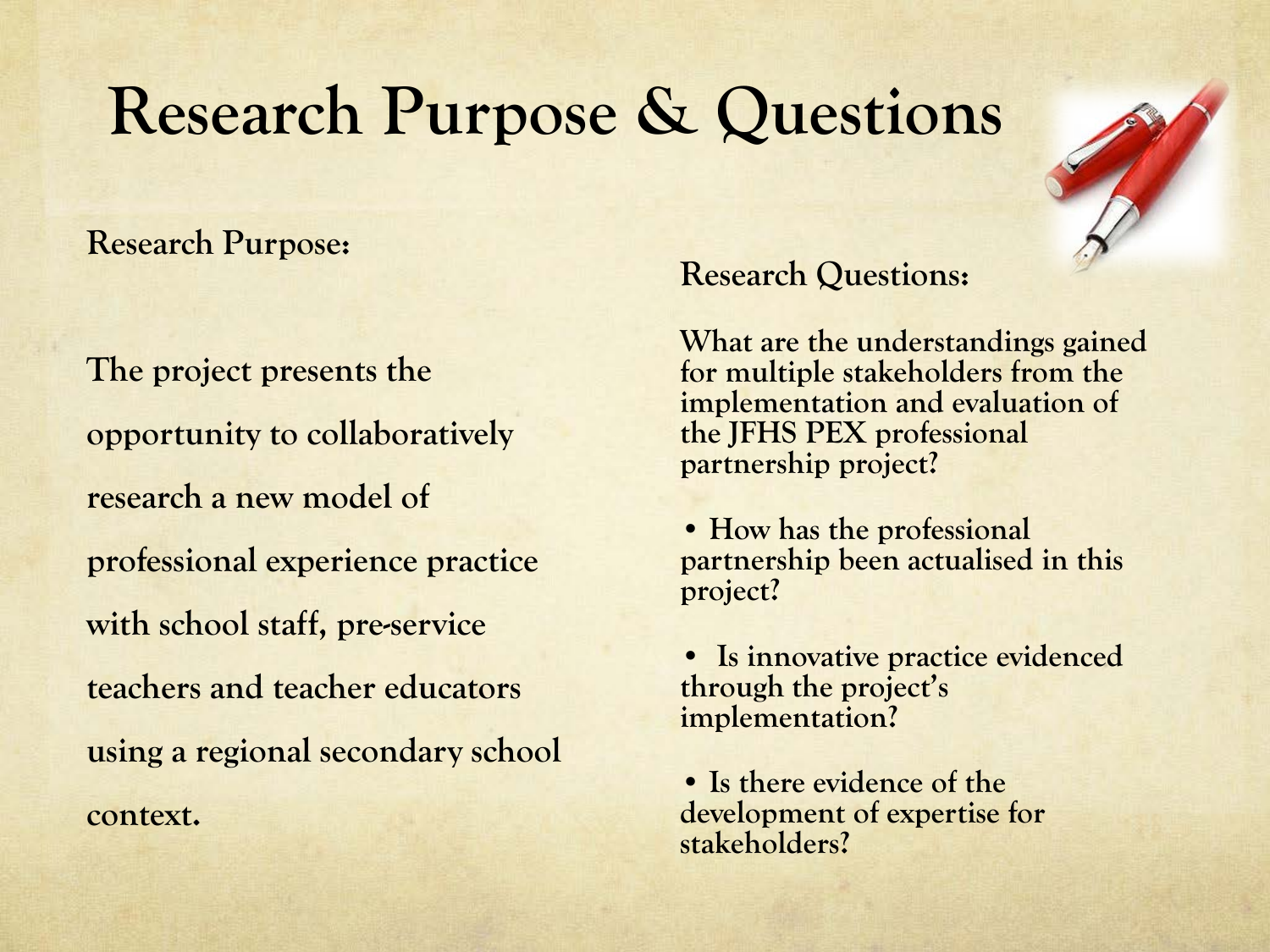# **Strengths-Based Research Design**



- **Collaborative**
- **Contextual**
- Research 'with' rather than research 'on'
- Multiple-perspectives
- Incorporates strengths of stakeholders (McCashen, 2005)

**Embedded Case Study Design** Literature Review Qualitative Data Collection Face to Face Interviews EViews & OpenViews

Clustering & Thematic Analysis

**Ethics Approved** HREA 100/2017/29 **SERAP 2017503**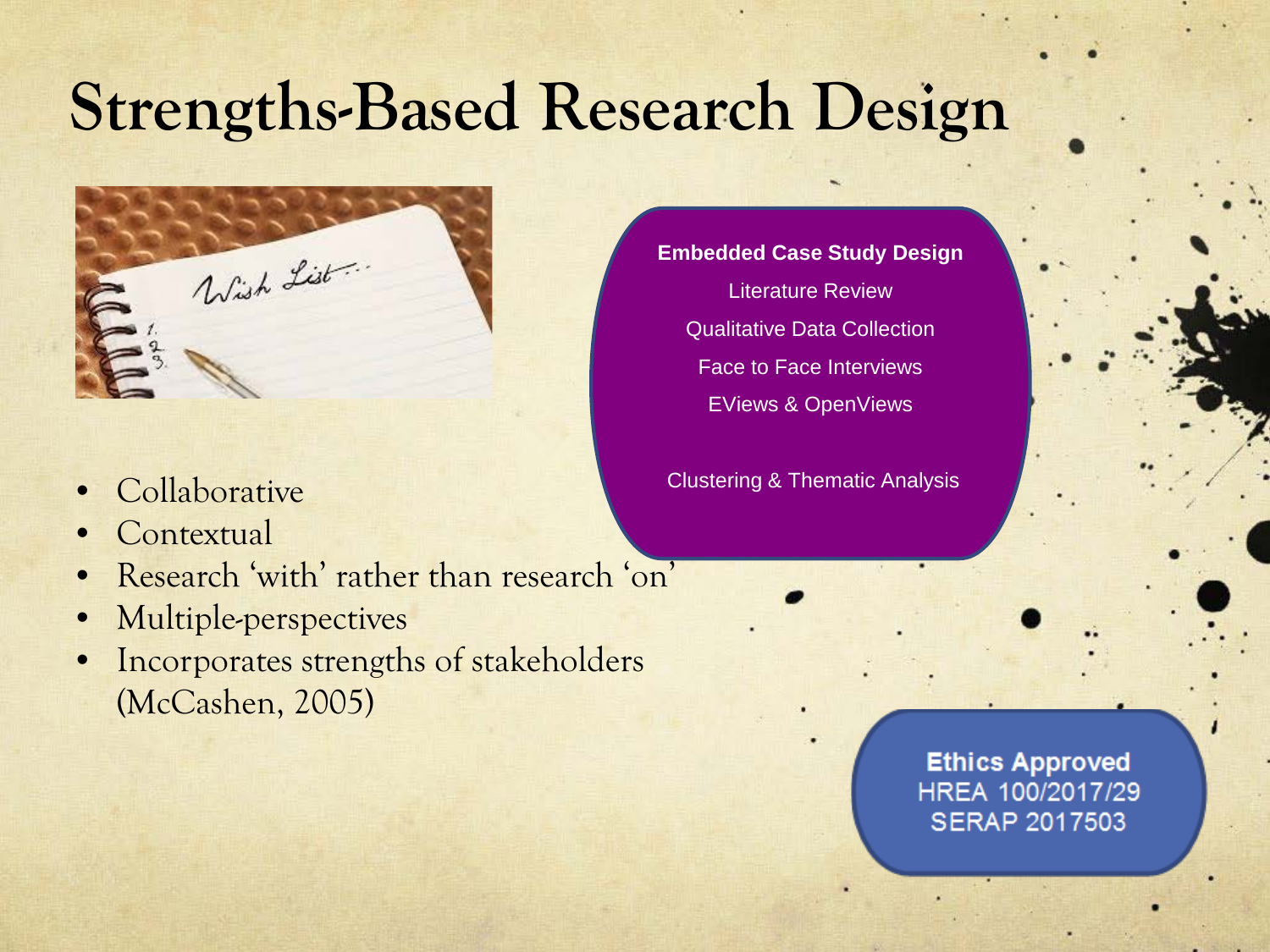Teaching for the Future Professional Partnership: Building Expertise and Innovative Practice **A Strengths-based Embedded Case Study**

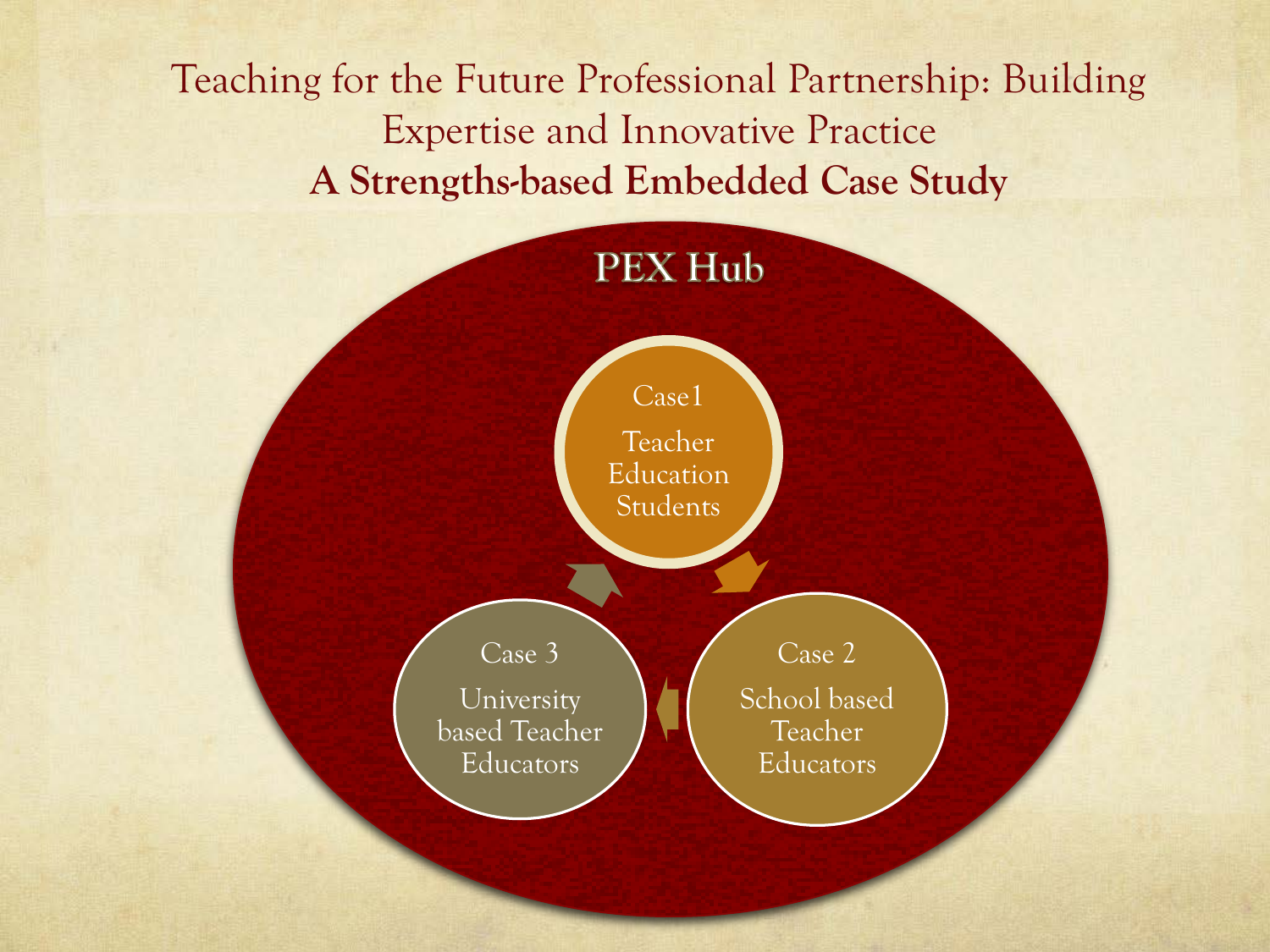## **Project Partnership Context**



- JFHS PEX students were immersed (embedded) in JFHS school culture and community before and during placement.
- ◆ Multiple opportunities were utilised to attend events and build positive relationships both with students at the school and between the three key stakeholder groups.
- $\triangle$  Key stakeholders engaged in critical reflection before, during and after the placements - e.g., identifying key strengths before placement, maintaining reflective portfolios, pre and post placement feedback sessions, peer coaching and collaborative learning support during placement.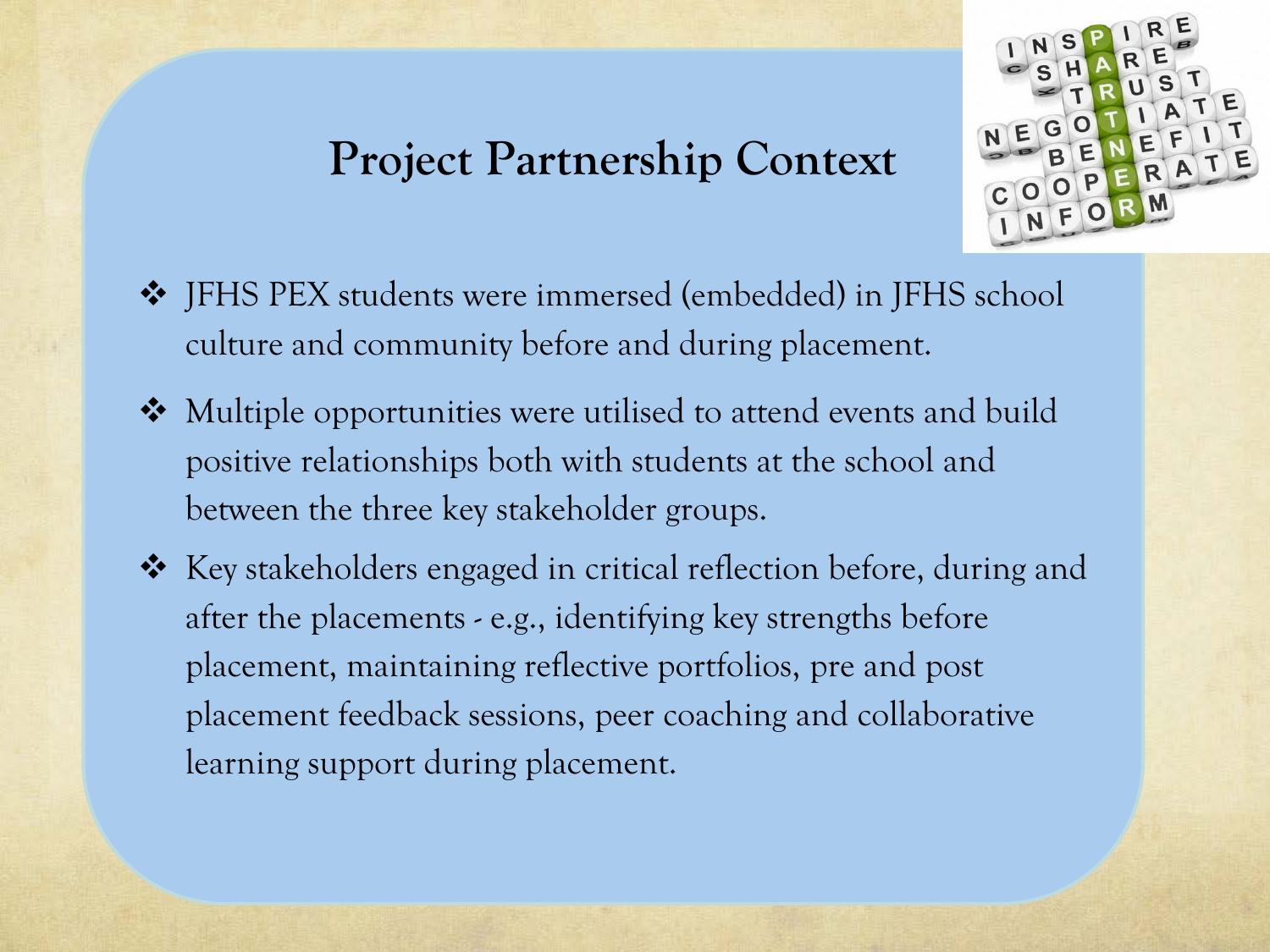### **Research Implications**

**Key Research Findings Case Study 1**



The research identified that the project assisted the students in developing a strong sense of the profession of teaching, particularly in relation to:

- Professional Identity
- Professional Respect
- Professional Confidence

A new finding is that developing professional identity, respect and confidence did not work in only one direction or in isolation for the Students. Indeed, School and University Teacher Educators and Students need to model a threeway interactive professional teaching partnership that recognises the significance of identity, respect and confidence in all stakeholders' professional practice.

*"It was the little things that made a huge difference – like having the keys to the staffroom!"* (CSU Student)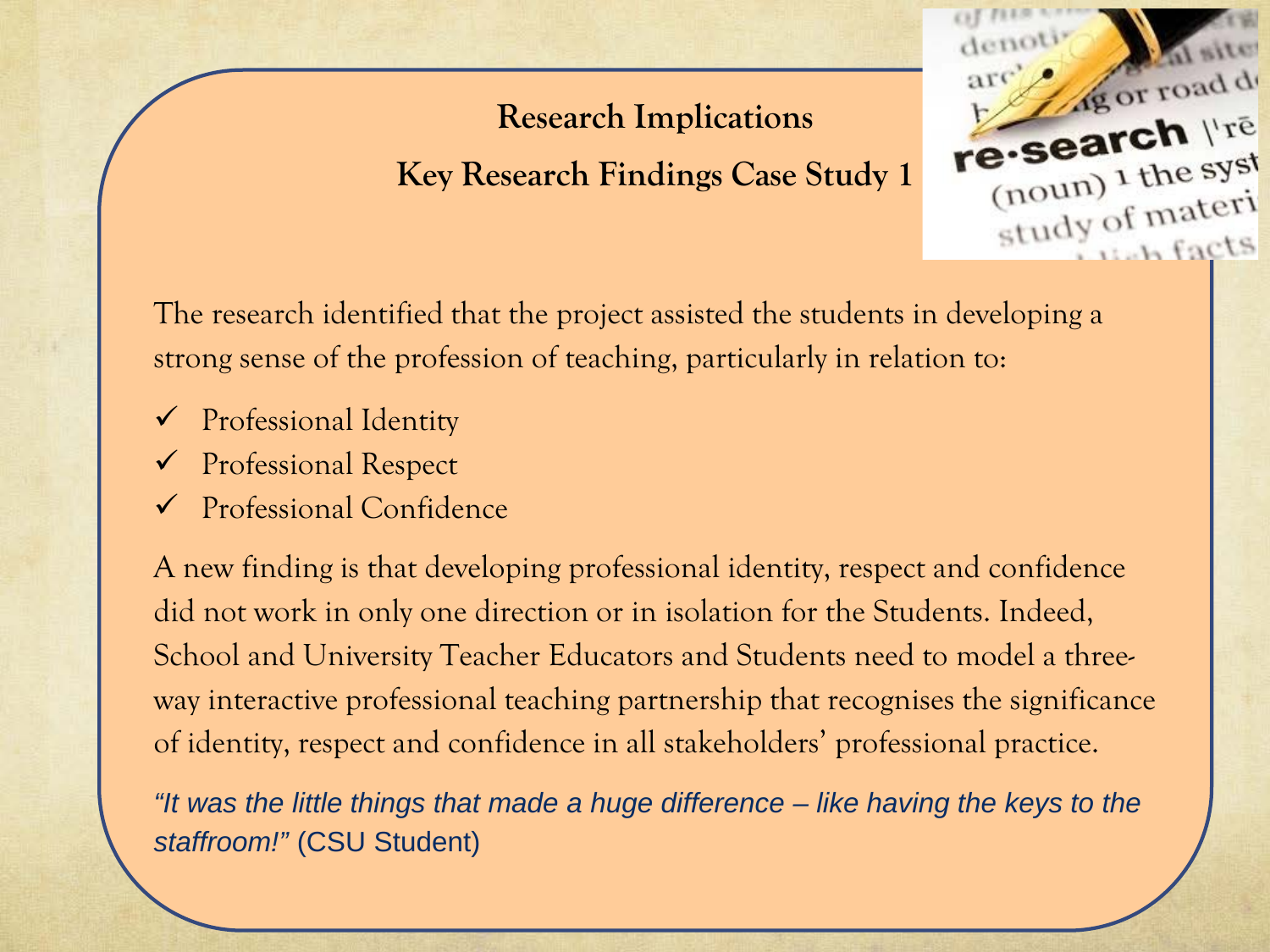## Professional Experience should be a professional experience...

- Name badge with school  $\Omega$ identity
- Staffroom & school  $\Omega$ key/code
- School online access  $\Omega$
- School Handbook for  $\Omega$ students and supervising teachers
- Evidence Guide for students  $\Omega$ and supervising teachers



- Peer Coaching approaches  $\bigcirc$
- Develop the supervising  $\Omega$ teacher responsibility within the profession
- School Professional  $\bigcirc$ Experience contact teacher